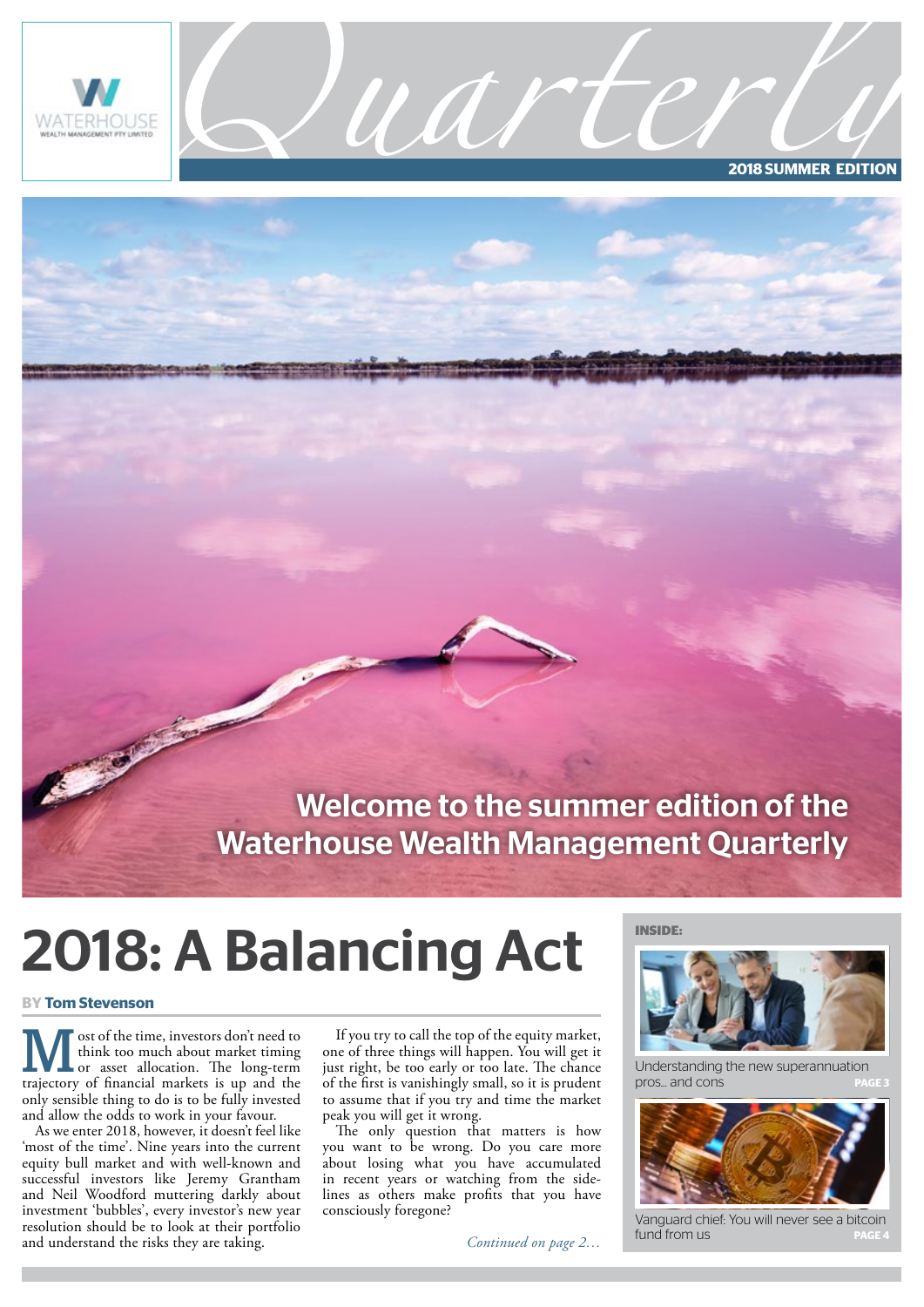



## 2018: A Balancing Act

#### *… Continued on from page 1*

Whichever misjudgement you choose, it will probably be expensive especially if you are over-exposed to the equity market as most investors are. A year ago, you could have looked at the valuation of the US stock market and concluded that it was over-priced. Shares cost about 25pc more as a multiple of profits than their long-term average. If you had de-risked your equity portfolio at the beginning of 2017, you would have missed out on a 20pc rise in the S&P 500 and even more on the basis of the Dow Jones Industrials index or the Nasdaq.

Anyone bailing out of the market today risks a similar opportunity loss. In every market peak since the 1920s, returns have tended to accelerate in the six months before the market changes direction. On average, missing out on the final year of a bull market has meant leaving 20pc of gains on the table for someone else.

Being late is just as painful. Between 2000 and 2002, the same US benchmark index fell by nearly 50pc. Between the peak in 2007 and the bottom of the market in 2009, the fall was closer to 60pc. These are the exception not the rule but there are plenty of other examples of market falls of between 10pc and 20pc. Even these are worth avoiding if you can. Remember, a 50pc fall in the value of a portfolio requires a 100pc recovery simply to get back to square one.

So if like most people you feel the pain of a loss more than you enjoy the pleasure of a gain, you are probably thinking about protecting what you've got. How might you do that?

If you are really risk-averse, you may decide that the market has been driven by excessively loose central bank policy which is now reversing, that valuations have gone too far and that the market has had a fantastic run. You will swap all your investments for cash. Anyone doing this needs to understand that it comes with a significant cost. It's not just the opportunity cost, it's the fact that assets like cash with the lowest risks also guarantee the lowest returns. All the while that you are 'derisked' you will be losing money in real terms.

The good news is that you don't need to do this. If you are prepared to accept that a portion of your portfolio will indeed go 'over the cliff' when the market inevitably turns you can still minimise your losses and maintain some exposure to any final 'melt-up' phase in the market by injecting some balance into your investments.

To see how this worked the last time an equity market bubble burst, let's jump back in time to the 1999-2003 boom and bust. In 1999, emerging market equities delivered a total return of 72pc while Japanese shares returned 67pc. A well-diversified global equity fund would have given you 31pc while the defensive assets in your balanced portfolio would have looked drearily pedestrian at 6pc for cash, 3pc for corporate bonds and a modest fall in the value of any government bonds you held.

The following year as the equity bubble burst, the emerging market equities that topped the table in 1999 were the worst performers, losing more than 25pc of their value and the Japanese shares were not far behind. Offsetting those falls, however, were cash, with a slightly higher return than the previous year and double digit returns from all types of debt: emerging market, corporate and government. In 2001, it was the same story. By 2003, however, the tables had turned with emerging market equities the top performer and government bonds at the bottom of the list.

One of the problems with how we think about our investments is that we are encouraged by the media to think it is all about equities. This is natural. Shares are more newsworthy because they bounce around more than bonds and are more closely linked to the ups and downs of corporate news. But this focus on shares encourages us to think in black and white terms about the market. If your new year's resolution is to take some risk off the table, don't overdo it and don't swap one unbalanced portfolio full of equities for another stuffed full of cash. At this uncertain point in the cycle you can't be too diversified.

*www.fidelity.com.au*

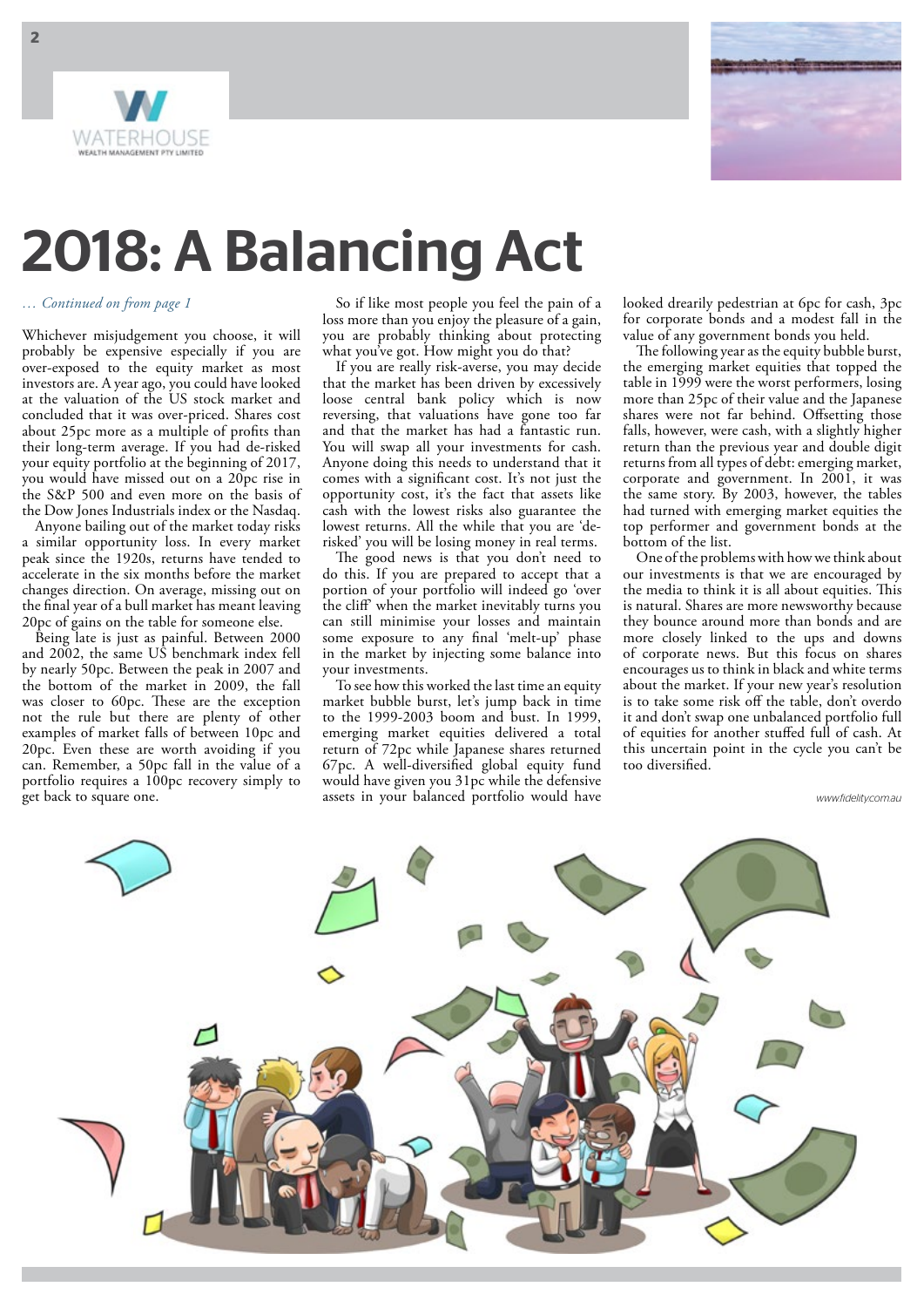





## Understanding the new superannuation pros… and cons

#### **BY Nick Bruining**

There's a saying in the financial planning game that we'll never be out of work because the mugs in Canberra keep changing the rules.

Two sets of changes, including one lot rushed through Parliament in the dying days of 2017, have further altered the timing and nature of decisions we have to make when preparing for retirement.

There are some nasties involved, but also opportunities to better set ourselves up for retirement.

Just before it rose for the year, Parliament passed laws allowing people aged 65 or more to inject hundreds of thousands into super.

Workers can now put money into super and claim a tax deduction.

The new rules for putting the proceeds of selling a home into super take effect on July 1 this year.

Providing you've been in your primary dwelling for at least 10 years, you will be able to contribute up to \$300,000 from the sale proceeds into super, irrespective of your age.

If there's two of you, that potentially means a \$600,000 dump into super. Sale contracts need to change hands

after that date and the money must hit the super fund within 90 days of settlement. You can't top up the amount to get it to \$600,000 if the house sells for less but equally, you don't have to down-size by buying a new place. You might decide to rent instead.

#### Of course, once it's in super it can be converted to a completely tax-free income stream like an account-based pension.

A \$600,000 combined amount would generate an income of at least \$36,000 per annum for a pair of 76-year-olds, based on the minimum drawdown of 6 per cent of the account balance.

To be blunt, it's mainly of interest to someone who has pots of income in retirement and pays a decent amount in tax or, perhaps, would like to take advantage of death benefit payment rules that bypass their will and the need to go to probate when they die.

You can nominate dependants as the beneficiary of your super fund using a non-lapsing binding death benefit nomination and the super fund will pay it to the specified people.

A lot of the talk about the changes in contribution rules that took effect in July last year focused on the Feds'

rather meanly cutting the concessional contribution cap from \$35,000 for older workers to \$25,000 annually for most workers. But we shouldn't forget the changes also included the dropping of a silly rule that effectively meant only the self-employed could claim a tax deduction for making concessional contributions into their super fund.

A concessional contribution is a contribution where someone, typically your boss, claims a tax deduction for making the super payment. It has always included the boss's 9.5 per cent compulsory super contributions and any amounts you choose to salary sacrifice.

Salary sacrifice is where you ask your employer to redirect some of your pre-taxed income to super. Up until July last year, it was really the only way an employed individual could pump money into super and get a tax break.

Now, an individual can claim a personal tax deduction for money they choose to put into super up to the new \$25,000 cap. It means you no longer have to salary sacrifice to get concessional money into super.

*https://thewest.com.au/business/your-money/understandingthe-new-superannuation-pros-and-cons-ng-b88717077z*